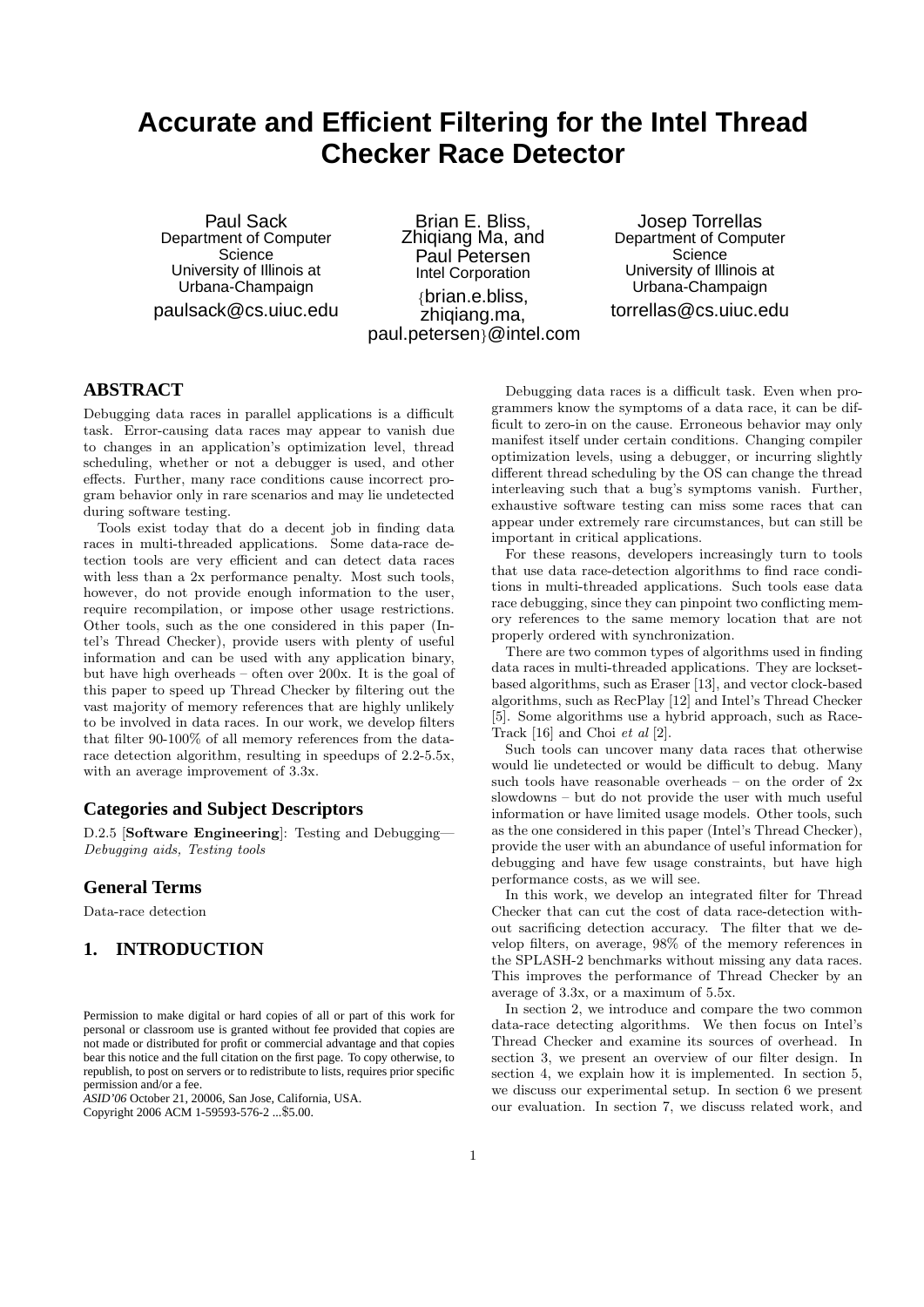we conclude in section 8.

## **2. MOTIVATION**

A conflicting access pair consists of two memory accesses by two different threads to the same address, at least one of which is a store. A data race occurs when there is a conflicting access pair and the two accesses are not ordered using a synchronization operation, such as obtaining a lock or creating a thread.

# **2.1 Lockset algorithm**

The lockset algorithm is based on the idea that all accesses to a given shared variable should be protected by a common set of locks. Strictly speaking, it does not detect data races, but detects violations of a locking discipline. A locking discipline is a consistent set of locks held while accessing a shared variable. The locking discipline ensures that a shared variable is either always read and written while holding a common lock, or only read. It operates by intersecting the currently-held set of locks (lockset) with the saved lockset. If the intersection is null, then the locking discipline has been violated, and a diagnostic message is reported to the user. Otherwise, the intersected lockset is saved. Eraser [13] is a commonly-used lockset-based data-race detector.

One problem with this algorithm, as described above, is in shared-variable initialization. A common programming idiom is to have a main thread allocate and initialize a data structure and then spawn child threads that access the structure in some manner. The initialization is often done without holding a lock before the child threads are created – thread creation synchronizes the conflicting accesses by the main thread and the child threads. When a child thread accesses the data structure, it is observed that the currently held lockset and the intersection of the lockset during initialization, i.e., the empty set, is zero, and thus the locking discipline has been violated and a diagnostic is output.

Another trivial shortcoming is the case of a shared variable that is initialized by the main thread before child threads are created, and then only read. An example is a variable containing the PID of the application. In this case, the variable is again accessed without holding any locks and a violation is detected – even though it is only read.

To solve this scenario, Eraser employs the state machine illustrated in Figure 1. Variables are either Uninitialized, Private, Shared Read-Only, or Shared Read-Write. Upon the first access to a variable (R1, W1), the variable enters the Private State. From this state, upon further accesses by the same thread (R1, W1), the variable remains in the Private state. Should another thread read the variable (R'), the variable enters the Shared Read-Only state. Should another thread write (W') the variable, the variable enters the Shared Read-Write state. Finally, from the Shared Read-Only state, a write by any thread (W) takes the variable to the Shared Read-Write state, but a read by any thread (R) does not change the state. Lockset analysis is only performed in the two shared states, and locking-discipline violations are only reported in the final Shared Read-Write state. The addition of this state machine reduces the number of false positives Eraser reports.

Unfortunately, the lockset algorithm cannot handle applications that use other forms of synchronization, such as forks and joins, semaphores, or barriers. This is why vector-clock based algorithms, such as RecPlay [12] and Intel's Thread



Figure 1: Eraser state machine.

Checker [5], are used for finding races in applications which use other forms of synchronization.

#### **2.2 Vector clock algorithm**

Vector clocks are complex in comparison to locksets. It is this complexity that allows them to handle all kinds of synchronization. This also makes vector clock algorithms more difficult to understand.

In vector clock algorithms, each thread executes segments. A segment is defined as all the instructions executed by a thread between synchronization operations.

A simple definition of a vector clock is that it is a type of clock that allows one to specify an ordering amongst these segments. The vector clock specifies whether, given two segments  $a$  and  $b$  running on different threads,  $a$  precedes  $b, b$ precedes a, or if a and b overlap.

Each thread has a vector clock that it uses to order its segments with respect to the other threads' segments. Further, each variable has two vector clocks, to keep track of the last time each thread read it and wrote to it.

Data race detection using vector clocks is simple. Each time a thread reads from a variable, it checks that the thread's vector clock is ordered with respect to the variable's write vector clock – which records information on the last write to the variable by all threads. Each time a thread writes to a variable, it checks that the thread's vector clock is ordered with respect to the variable's read and write vector clocks – which record information on the last read and write to the variable, respectively, by all threads. If two vector clocks are not ordered, we have a race – the conflicting access pair could have occurred in either order.

The use of vector clocks incurs an enormous space overhead. For a system with  $n$  threads, each vector clock must contain n clock fields, and each field might be 4 bytes wide or more. If threads are dynamically created and destroyed, n can grow to be very large.

We refer the reader to the literature [4, 9, 12] for further details on the operation of a vector clock-based data race detector and some variations and optimizations. A good explanation of vector clocks is found in [7]. A detailed understanding of vector clock algorithms is not necessary for following the rest of this paper.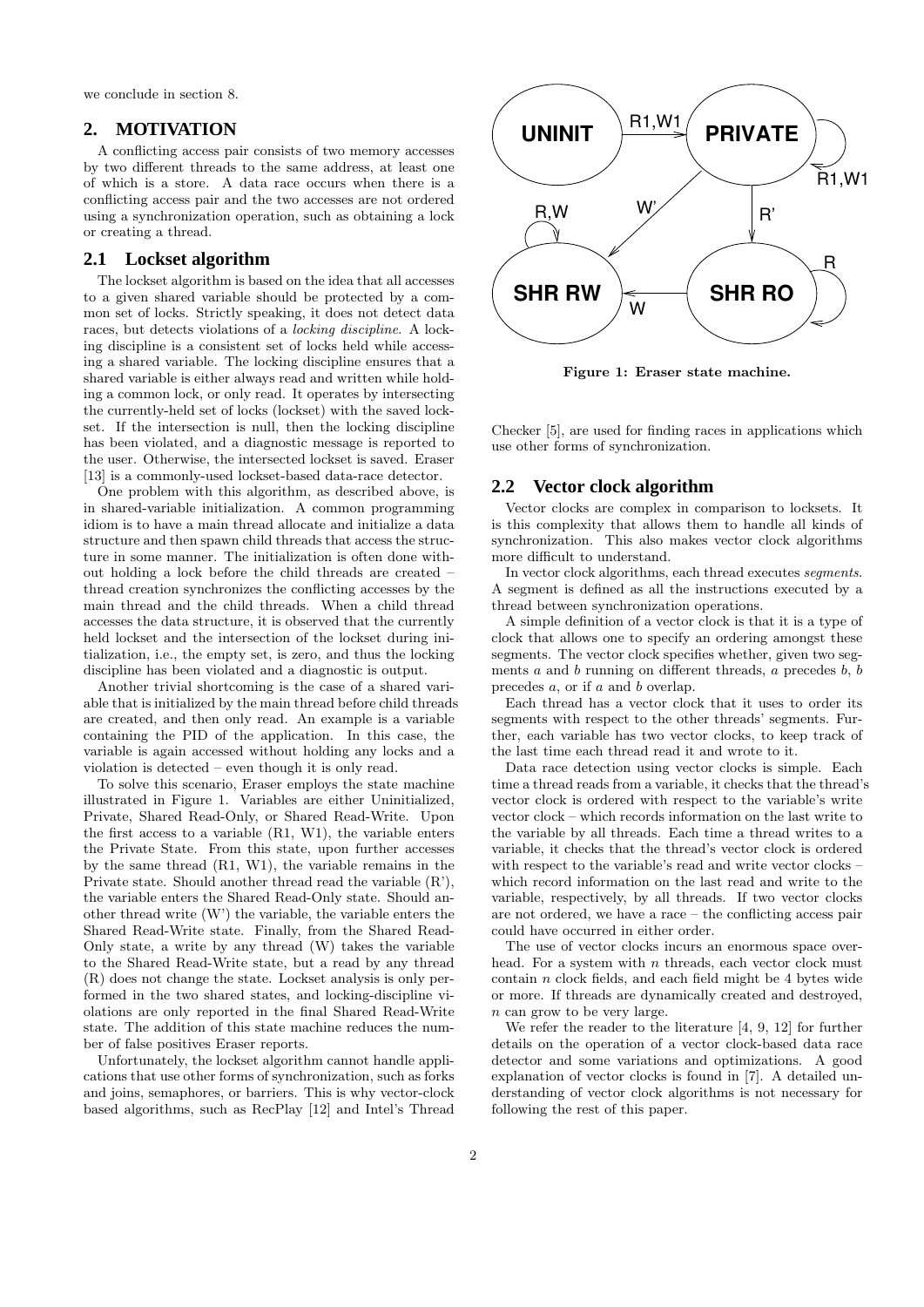# **2.3 Overheads of Intel's Thread Checker**

Some data race detectors, including Intel's Thread Checker [5], are quite slow. As seen in Figure 2, Thread Checker has an average slowdown of 233x in the SPLASH-2 applications with 4 threads running on a 4-processor machine, and a maximum slowdown of 485x. There are many reasons why Thread Checker is slower than some competing data race detectors. One cause is that Thread Checker provides the call stack for the two racing memory references. Maintaining the call stack can be very time-consuming, but is invaluable in providing programmers with context information to aid in debugging. Secondly, the reported slowdowns are relative to compiled, highly-optimized, well-parallelized C code – not code running in a virtual machine or managed runtime environment. Many race-detection optimizations possible for type-safe managed languages do not work with binary code written in non-type-safe languages, such as C. Third, Thread Checker works with virtually any Linux or Windows binary application with dynamically-loaded and unloaded libraries.

The central Thread Checker vector clock algorithm requires the following information for each reference:

- the address of the reference
- whether it is a load or store
- whether it is a synchronization operation
- the line of code
- the call stack



#### Figure 2: Time overheads in Thread Checker. The data correspond to 4-processor runs.

While each thread in an application is running, program instrumentation generates this information and puts it into a thread-private buffer. When the buffer is full or a synchronization operation is encountered, a global lock is obtained, and the vector clock algorithm runs. The buffering is done by each thread in parallel without a lock, whereas the vector clock algorithm is serialized with a global lock.

As can be seen in Figure 2, instrumentation alone causes a 22x slowdown, on average. This is found by running

Thread Checker with the vector clock algorithm disabled but with instrumentation enabled. The full algorithm with instrumentation incurs a 233x slowdown, on average. Consequently, it is better to focus on optimizing the execution of the vector clock algorithm (the white section of Figure 2), rather than on reducing the instrumentation cost. Moreover, since while one thread has the global lock and is performing the vector clock algorithm, all the other threads can continue executing instructions and buffering memory reference information, it is likely that much of the instrumentation overhead is subsumed by the vector clock algorithm overhead. In other words, if we reduced the black section of Figure 2 by reducing the instrumentation cost, it is likely that the white section would grow to neutralize any change.

There are two main approaches to reducing the execution time of the vector clock algorithm. The first one is to parallelize the algorithm (i.e., parallelize the critical section). The second one is to reduce the amount of work done by the algorithm (i.e., reduce the size of the critical section). While both approaches are potentially good, the first one is likely to be harder and, in addition, not very effective when the algorithm runs with a small number of processors like in our experiments. Consequently, in this paper, we focus on the second approach. We develop a filter that can greatly speed-up the critical section and, therefore, be effective for single-processor systems as well as for large multiprocessor systems.

#### **2.4 Our approach**

In this work, we take the state machine from Eraser and combine it with two other simple filters to construct a filter for the vector clock-based algorithm. With this, we hope to eliminate the vast majority of memory references that need to be processed by the vector clock algorithm. We will eliminate those references that are not likely to be involved in data races. If our filter can filter many references without missing many data races, the algorithm can reduce the enormous overhead of data-race detection to a more manageable level.

Figure 3 shows the interactions of the various components in Thread Checker and where our filter fits in. In the example of the figure, the instrumentation in the application thread sends three references to the filter. The filter filters two of the three references and passes one reference to Thread Checker.

In the next section, we explore the design alternatives for constructing a parallel filter for Thread Checker or any other data-race detector.

# **3. ACCURATE & EFFICIENT FILTERING**

In this section, we elaborate upon the Eraser state machine and present our filter designs.

# **3.1 Is an imperfect filter okay?**

It is commonly held that imperfect filtering – filtering references that have even a remote chance of being involved in a data race – is inherently a bad idea, since it might cause a race condition to go undetected. The argument is that a good data-race detector should not miss any data races.

What we have found is that large, long-running applications simply exhaust the memory available in common computer systems. Thread Checker imposes a 20x memory overhead, due to storing vital debugging information for all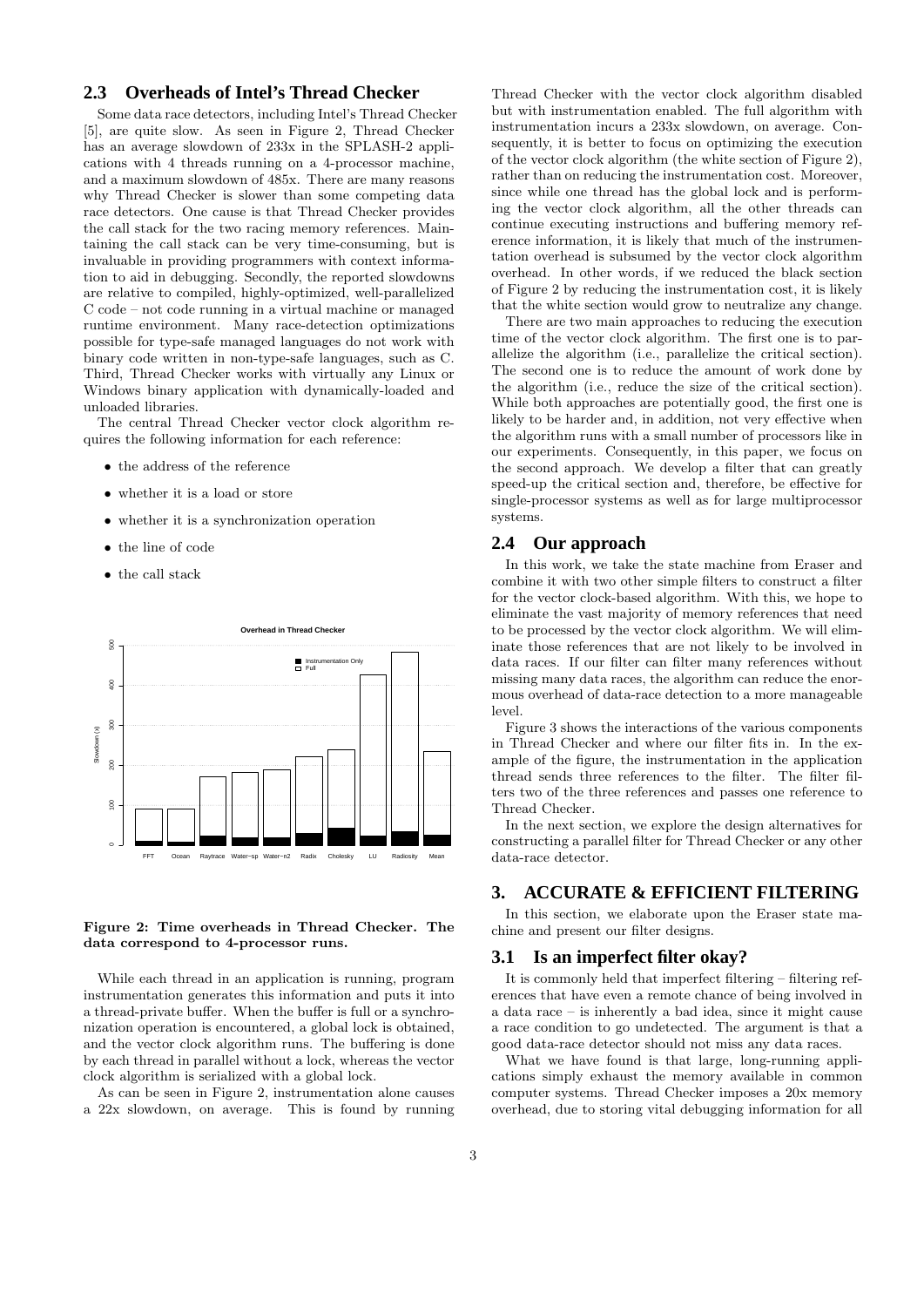# Application Thread



Figure 3: The proposed architecture. In this example, the instrumented thread sends 3 references to the filter. 2 are filtered, and 1 is passed to the Thread Checker vector clock algorithm.

memory references. Therefore, Thread Checker must periodically deallocate some of this information under memory pressure if Thread Checker is to be useful at all.

Further, all dynamic data-race detectors, at best, can find all the data races in one dynamic execution of an application. They cannot prove that no other data races can ever occur – e.g., code not executed in one particular run could unsafely access shared data.

Finally, users are often unwilling or unable to wait for Thread Checker to do a test run that takes 200 times as long as a normal run. Common practice is to reduce the input data set or tweak other application parameters to get an acceptable run time – thus potentially missing some of the data races that would occur in a normal run.

There is also some precedent for our viewpoint. Race-Track [16], a promising data-race detector for the .NET managed runtime environment, uses a form of imperfect filtering to reduce overheads – namely, only accesses to a subset of array members are processed. An adversary could easily create a data race that would elude RaceTrack or our filters, but catching adversaries is not the purpose of practical data-race detectors. A practical, imperfect tool is better than an impractical, perfect tool.

In light of all this, we feel that optional memory-reference filtering, even if imperfect, is a net benefit for most users. We now elaborate on how we do this.

## **3.2 Filtering useless references**

The vast majority of memory references will not be involved in a data race. Further, it has been our experience that most data races that occur in a program recur many times. Thus, it seems prudent to filter unneeded references in the instrumentation and buffering stages before they reach the slow vector clock-based data-race detection algorithm.

Variables that are only used by one thread cannot be in-

volved in a data race. Therefore, stack variables cannot be involved in a data race in most programs. Moreover, variables residing in the heap or the data segment that are only used by one thread should be filtered. In addition, variables that are only read by multiple threads should be filtered as well. Finally, variables repeatedly accessed within or between critical sections need only be passed through once.

#### **3.3 State machine choices**

We propose to use three filters to filter away references unlikely to be involved in data races.

# *3.3.1 Stack filter*

First, we filter away stack references. This is a low-overhead filter – the address of the memory reference is compared against the stack base and limit addresses, and then filtered or passed through. Code in Thread Checker checks if one thread accesses another's stack. In this case, the user is notified and this filter can be disabled.

For most applications – those that do not have crossthread stack accesses – this filter cannot cause any data races to be lost and is very efficient.

#### *3.3.2 Duplicate filter*

Next, we filter duplicate references in segments. The first load and store references to a variable in each segment by a thread are passed through, while subsequent loads and stores to the same variable are filtered.

The list of addresses already accessed in the current segment is kept in a simple per-thread table. Further, addresses involved in prior data races are marked in the table, and all future accesses to those addresses will not be filtered, whether duplicate or not. The actual operation is discussed later.

This filter can only cause Thread Checker to lose duplicate data races. A duplicate data race is a data race that involves the same variable, threads, and thread segments as an already-detected data race. Losing a duplicate data race may make the data-race causing bug more difficult to diagnose, but will not cause any synchronization bugs that would otherwise be detected to lie undetected.

We have found duplicate data races to be very common. Consider a critical section in which a shared variable is read, then written. If this critical section races with an unsynchronized write to the shared variable, both the read and the write will be involved in duplicate data races, but only one data race needs to be reported.

#### *3.3.3 FSM filter*

The stack and duplicate filters catch most of the useless memory references most of the time, but we have found some cases in which it is useful to add a third, final filter.

Our approach for this filter is to leverage the Eraser state machine used to reduce false positives in the Eraser algorithm, and apply it to Thread Checker for a different purpose – filtering memory references.

In the following section, we will describe the specific organization of our filter, but for now let us first consider the state machine behind it.

#### *3.3.3.1 Eraser state machine.*

In the Eraser state machine, each variable starts in the Uninitialized state. As show in Figure 1, after the first ac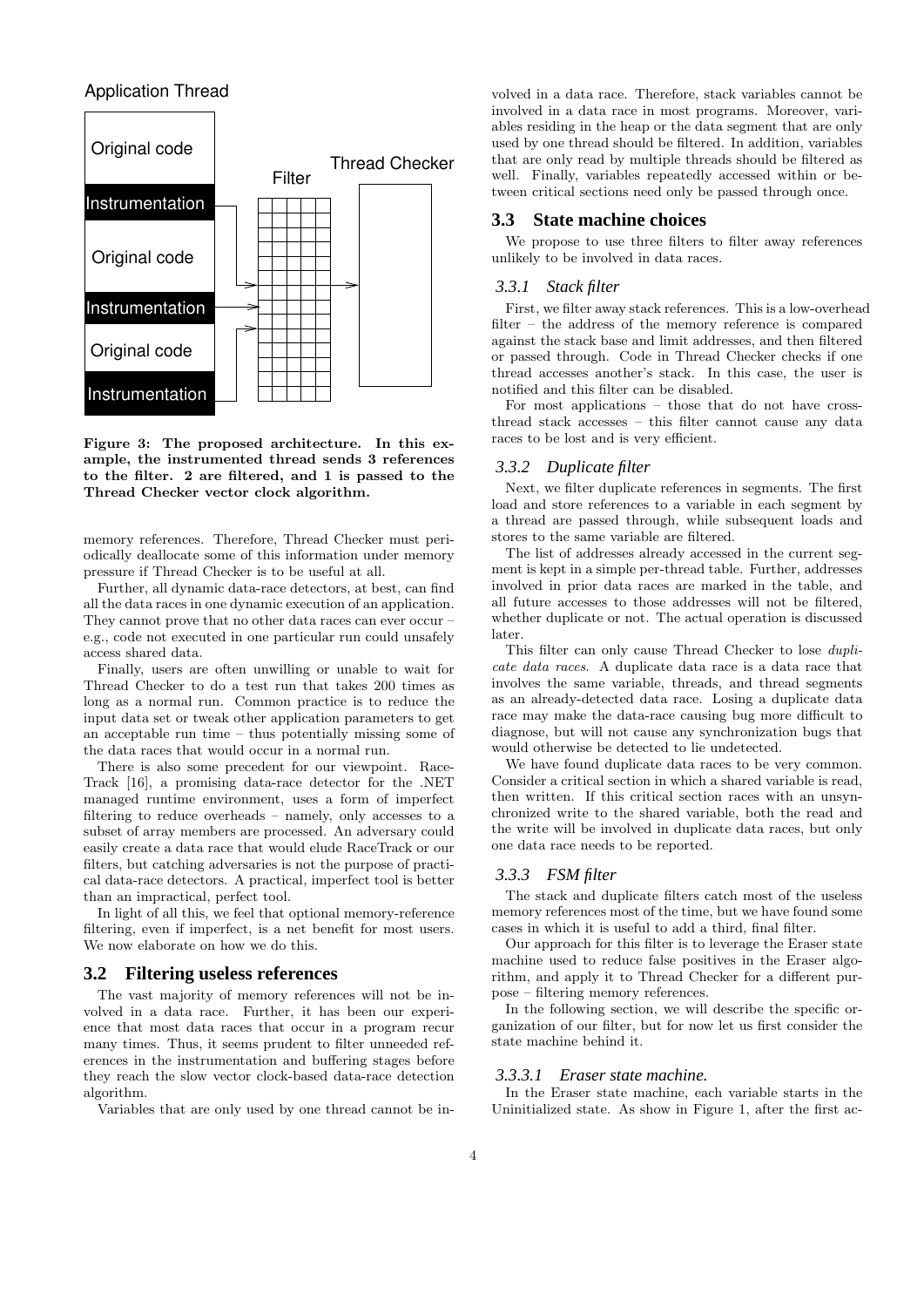cess, the variable enters the Private state. If the same thread continues to access the variable, the variable remains in the Private state.

If another thread reads the variable, it enters the Shared Read-Only state. In the Shared Read-Only state, locksets are intersected and saved, but data races are not reported. If another thread writes to the variable, it enters the Shared Read-Write state. It is in this state that data races are reported.

#### *3.3.3.2 Our state machine.*

We base our filter upon the Eraser state machine. We filter references in the Private state and in the Shared Read-Only state. We pass through references in the Shared Read-Write state. The shared variables that are read and written and could be involved in data races will quickly transition to the Shared Read-Write state and not be filtered. Variables that are privately used by one thread will stay in the Private, filtered state. Variables that are shared but only read will stay in the Shared Read-Only, filtered state.

Further, we also pass through the initial references that cause a state transition from the Uninitialized state to the Private state, and from the Private state to the Shared Read-Only state. This has a minimal impact on filter rate, but is valuable in detecting data races that involve some initial references to a variable.

# **4. IMPLEMENTATION ISSUES**

In this section, we describe the organizations of our memory reference filters.

# **4.1 Stack filter**

The stack filter is the simplest filter and has the lowest overhead, so we apply it first. It compares the memory reference address with the stack base and limit addresses. If it falls within the range, the reference is filtered; otherwise, it is passed through.

## **4.2 Duplicate filter**

This filter requires a table lookup, and therefore is slower than the stack filter, so it is applied next. Each thread maintains its own duplicate filter table. We chose to use a 16k-entry filter table organized as a direct-mapped cache. Each entry has several fields:

- The address of the reference
- The size of the access (byte, word, double-word)
- The type of access (read or write)
- The segment ID

The 16k-entry table requires a 14-bit index. The lowest 2 bits of the full virtual address of the reference are XORed with the next-lowest 14 bits to form an index. This is because most accesses are at the word or double-word (floating-point) granularity and, therefore, the lowest 2 bits are less useful.

If the address, size, type, and segment ID match, then an identical reference has already been processed in this segment and the reference can be safely filtered away. If the address matches but the other fields do not, the entry is augmented and the reference is passed through. If the address

does not match, the address and the fields are filled in, and the reference is, again, passed through.

Duplicate references are often generated by different static instructions. It can be useful to the programmer to see the different lines of source code involved in duplicate races. Therefore, we have added a feedback loop from the data-race detector to the duplicate filter. It uses an extra subfield in the access-type field to mark the entry as having been involved in a data race. Subsequent matches to this entry will never be filtered.

#### **4.3 FSM filter**

This filter uses a table shared by all threads with some synchronization, and, therefore, is the slowest. It is applied last.

The filter requires two fields for each variable:

- The state the variable is in. This uses 2 bits, since there are 4 states – Uninitialized, Private, Shared Read-Only, and Shared Read-Write.
- The thread ID for the Private state. We have chosen 14 bits for this, such that each entry requires two bytes of storage.

An efficient implementation must work with memory addresses and not variable names. The filter, as input, takes a 32-bit memory address and the size of the access. One possibility is to filter at the byte level. In this case, for an 8-byte double-precision floating-point access, 8 filter entries would need to be checked. However, such a solution would be slow and would consume too much memory.

Suppose, instead, that we choose to filter at the 32-bit (4-byte) block level:

- When there are variables used that are smaller than the chosen block size, such as bytes, there will be aliasing within a block. If one byte within a 4-byte word is private to one thread, and another byte in the word is private to another thread, our filter may transition to the Shared Read-Write state and pass through references that are not necessary. We are underfiltering.
- When there are variables used that are larger than the chosen block size, such as double-precision floatingpoint numbers, we will have to access two entries to ensure that we do not overfilter. This will ensure that we do not filter the case when, for example, there is a race between a store to the second half of a double and a load to the entire double.

Intuition and experimentation has shown that a 4-byte block size is optimal.

We also found that a 4-way set associative table with LRU had the best tradeoff between filtering rate and overhead. We chose to use a 1M-entry table, which covers 4 MB of application data at a time. The table is indexed and tagged like a set-associative cache, and has an actual footprint of about 4 MB.

The common path through the filter is when the mostrecently used entry in the set matches the referenced address, and no updates are required to the entry. In this case, we do not have to update the table and do not have to do any synchronization operations.

If there is not a match on the most-recently used entry or the most-recently used entry requires an update, an atomic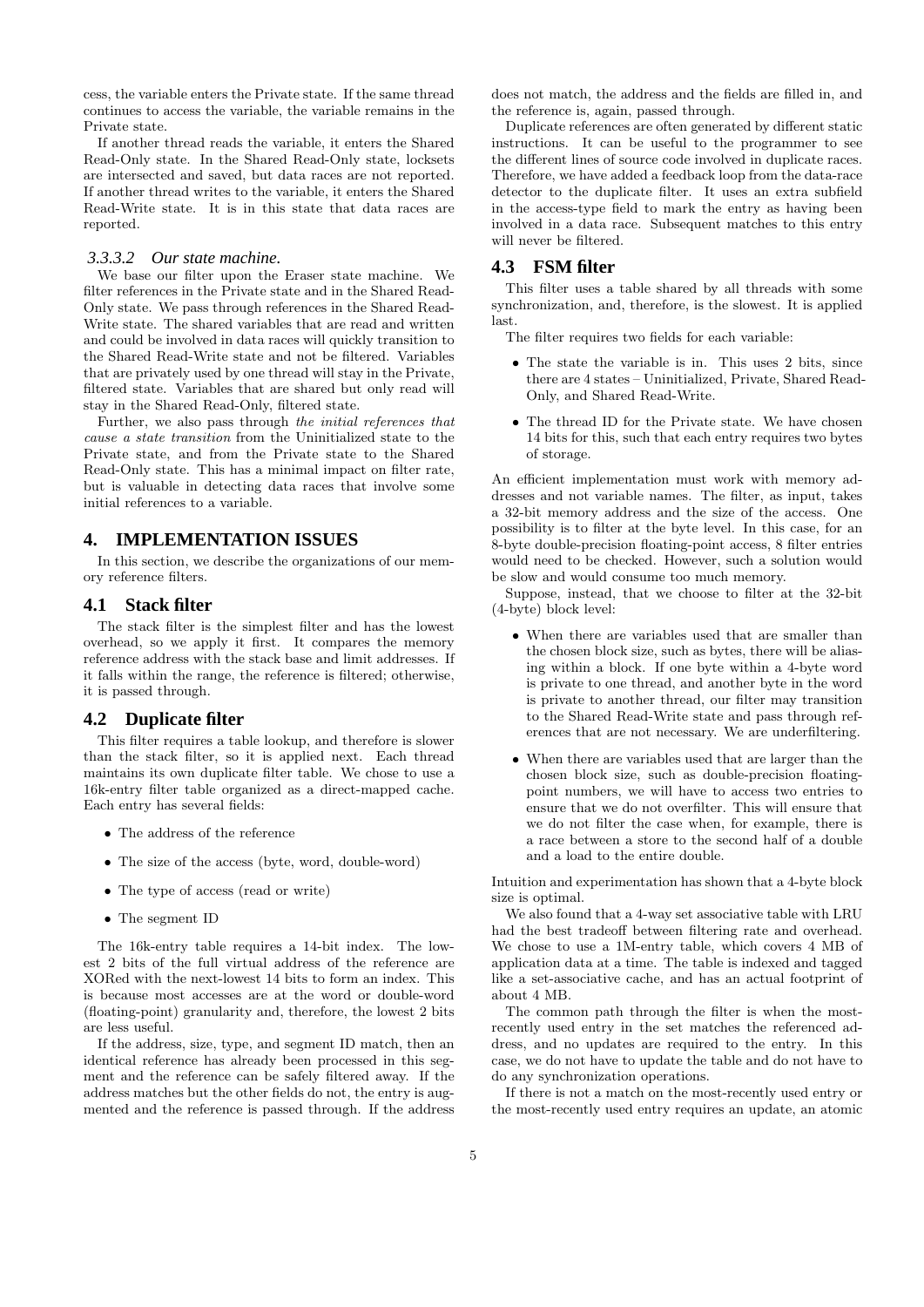fetch-and-swap operation is used to write a special value to the LRU variable, locking the set. Then the entry is updated, (if necessary). Finally, the LRU variable is updated, implicitly unlocking the set.

# **5. EXPERIMENTAL SETUP**

We use the SPLASH-2 applications in our evaluation [14]. All applications were run with 4 threads on 4 processors, using the standard data set. Statistics are collected during the entire run.

The performance measurements are obtained on a 4-way 2.5 GHz Pentium 4 workstation. Filtering statistics are collected by running each application three times for each configuration; performance results are collected by running each application nine times for each configuration. All figures show 95% confidence limit segments calculated using the Student's t-statistic. However, it is difficult to perceive such confidence limit segments in the graphs showing filtering rates, as filtering rates vary very little from run to run.

Finally, each application is run in Thread Checker with and without our filters to see how data race detection is affected. We are interested in determining whether or not using the filters reduces the number of data races reported to the user. We compare the number of data-race bugs reported with and without the filters.

A data-race causing bug usually results in many reported data races. Thread Checker collapses all races that involve the same pair of lines of code and are of the same type (read-write, write-write, or write-read) into one diagnostic message. A diagnostic message from Thread Checker reports the pair of lines of code, the call stack, and the type of data race.

# **6. EVALUATION**

In our evaluation, we examine the filtering effectiveness of our technique, its performance impact, and its impact on data-race detection capability.

#### **6.1 Filtering effectiveness**

Figure 4 shows the average filtering rate (i.e., the fraction of references that are eliminated) for each application for different filters: the stack filter; the stack and duplicate filters together; and the stack, duplicate, and FSM filters together.

From the figure, we see that the stack filter is clearly effective. On average, it filters out over 50% of all references. Further, it has a very low implementation cost and, in most applications, cannot cause Thread Checker to miss any race conditions.

When the duplicate filter is used after the stack filter, the average filtering rate increases to 90%, and when all three filters are used, the average filtering rate is 98%. It is questionable whether an additional 8% filtering rate justifies the use of the FSM filter – the FSM filter is the only filter of the three that can cause data races to be missed. However, in some applications, such as  $Ocean$ , it is indeed quite beneficial: it increases the filtering rate from 68% to 97%.

Figure 5 shows the incremental filtering obtained with each filtering scheme. The first bar shows the percentage of references filtered by the stack filter; the second bar shows the percentage of references passed through by the stack filter that are filtered by the duplicate filter, and the third bar



Figure 4: Filtering effectiveness of different filter combinations.

shows the percentage of references passed through by the stack and duplicate filter that are filtered by the FSM filter.

For some applications, such as *Water-n2* and *Water-sp*, the FSM filter does not filter much, but these applications already have nearly 100% filtering rates, so it is of little consequence. For other applications, such as *Ocean* and Raytrace, the FSM filter filters 90% or more of references, and is very useful, increasing combined filtering rates from 70-80% to nearly 100%.



Figure 5: Incremental filtering effectiveness.

# **6.2 Performance**

Figure 6 shows the Thread Checker speedups obtained with filtering, normalized to the base case of not using any filtering. On average, stack filtering provides a 1.5x speedup, stack and duplicate filtering provides a 2.6x speedup, and the combination of all three filters provides a 3.3x speedup. The three filters together speed-up individual applications from 2.2x to 5.5x.

Thread Checker has many sources of overhead. Logically, if we obtain an over-2x speedup with filtering, then the data-race detection algorithm must be the largest contributor. But with 90%+ filtering rates, we do not reap a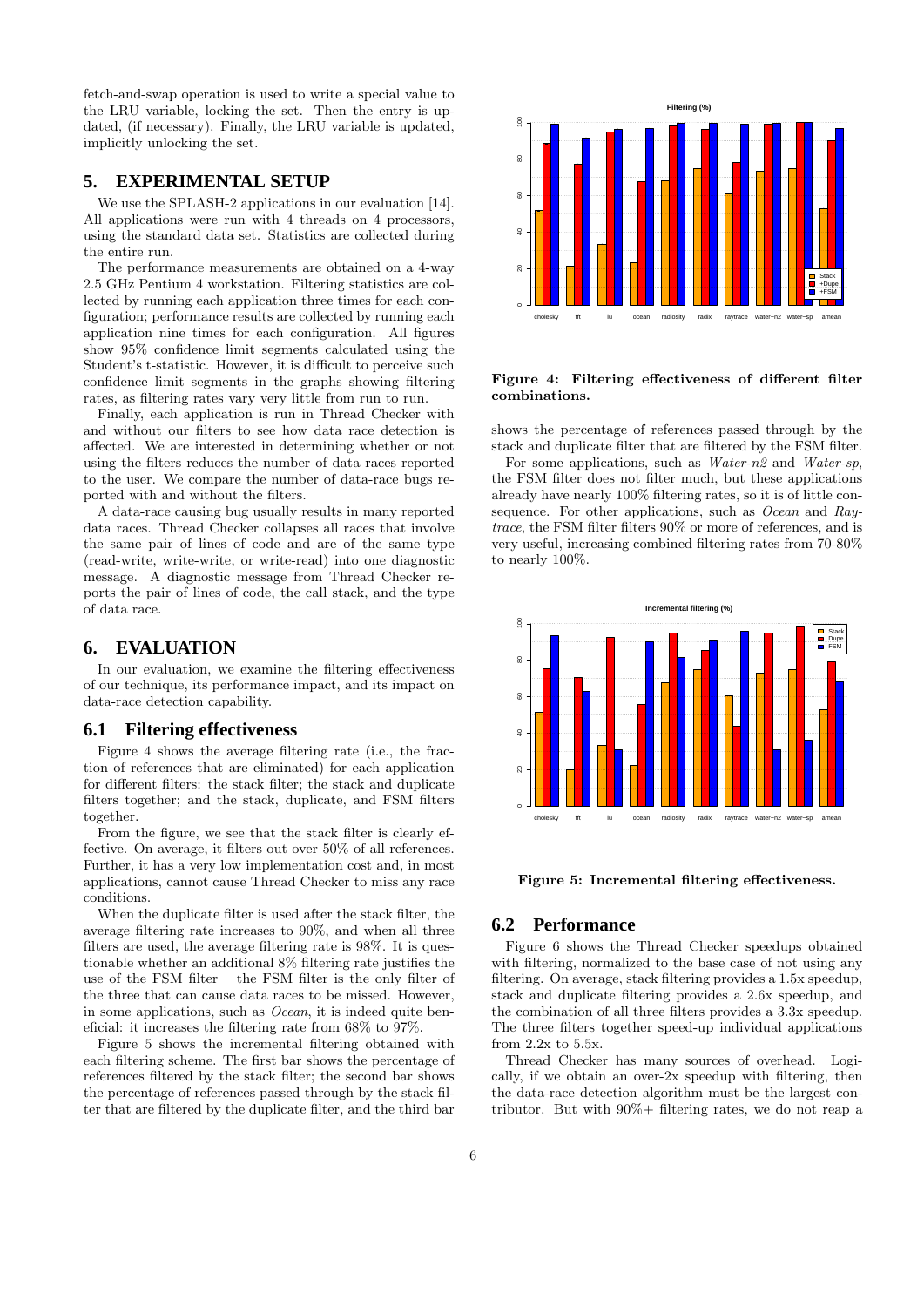10x speedup. This is because there are many other overheads in Thread Checker that become more dominant as the overhead of the date-race detection algorithm becomes less dominant. These include program instrumentation, call stack generation, deadlock detection, and other fixed costs.

Nonetheless, an average speedup of 3.3x and up to 5.5x can be obtained using a straightforward series of filters.



Figure 6: Thread Checker speedups obtained with filtering.

# **6.3 Data-race detection**

Thread Checker detects 12 data races among the SPLASH-2 applications. The one in Ocean can be described as truly benign. Most of the others will be benign under some memory models and racy under others. Most of these races were due to hand-coded synchronization routines which did not use memory fences or library synchronization methods.

The results when Thread Checker is used with all three filters combined are summarized in Table 1. For every application we tested, Thread Checker detected identical sets of races whether or not filtering was enabled.

The benign data race in *Ocean* was a redundant assignment, wherein a shared variable was initialized by every thread to the same value and never updated again. The applications were coded such that it was simple for a programmer to see that this is what was happening, but a data race detector, even with inter-procedural analysis, could never prove it.

The table also shows that, without filtering, the overhead of using Thread Checker varies from a slowdown of 90x to 485x, with an arithmetic mean of 233x. With our filter, slowdowns are reduced to 28-163x, with an arithmetic mean of 69x.

We also see that our filters can filter 98% of references in SPLASH-2 on average and miss no malignant data races. Still, since there is a small possibility that a data race could lie undetected when the FSM filter is used, we would recommend that users perform a final test run with that filter disabled.

## **7. RELATED WORK**

As mentioned early in the paper, there are two classes of data-race detection tools. Tools in the first class, such as

|                    | Races<br># | Filter | Original | Overhead     |
|--------------------|------------|--------|----------|--------------|
| Application        | Filter/    | Rate   | Overhead | Filter<br>W/ |
|                    | No Filter) | $\%$   | Times)   | Times)       |
| Cholesky           |            | 99     | 239      | 82           |
| FFT                |            | 92     | 90       | 41           |
| LU                 | 1/1        | 97     | 428      | 128          |
| Ocean              |            | 97     | 90       | 28           |
| Radiosity          | /5         | 99     | 485      | 163          |
| Radix              | 2/2        | 99     | 222      | 56           |
| Raytrace           | 2/2        | 98     | 172      | 53           |
| $\text{Water-}n^2$ |            | 99     | 189      | 39           |
| Water-sp           |            | 99     | 183      | 34           |
| Average            |            | 98     | 233      | 69           |

Table 1: Characterizing the impact of the three filters combined.

Eraser [13], are based upon detecting violations of a locking discipline, where a locking discipline refers to a consistent set of locks used to access a given shared variable during multi-threaded execution.

The second class, such as Thread Checker [5], are based upon vector clocks. Vector clocks create an ordering among thread segments based upon synchronization events, such as locks, thread creation, semaphores and barriers. Vector clock-based data-race detectors detect when two conflicting accesses are made to a shared variable by two unordered thread segments.

There is much work based on vector-clock algorithms [3, 11, 12, 15] for debugging and deterministic replay. One of the seminal works on using vectors clocks for race detection is by Netzer and Miller [9].

Sequential data race detectors, such as [1] and [8], only guarantee finding the first race in an application. Its usage model requires its users to fix the first data race in an application before finding the next. Many users may not be willing to fix benign data races. Others may want to solve simpler data races first, and then move on to the more complex ones. Finally, programmers may not have access to the source code for all the libraries they use; they simply are unable to fix the first data race if it occurs in library code. In general, however, these algorithms have lower overhead than Thread Checker. An interesting extension is Nondeterminator-3 [6], a sequential data-race detector which runs in parallel.

Recently, there has been some work on combining lockset and vector-clock based algorithms. In [10], locksets are used to detect data races in Java applications, and vector clocks are used to eliminate many false positives. RaceTrack [16] uses locksets to find potential data races and vector clocks to see if the potentially racing accesses are properly ordered or not.

There is little work relating to front-end filtering for datarace detection algorithms. In [2], a cache similar to our duplicate filter is used to improve performance. Our work evaluates three different kinds of filters and characterizes their effectiveness. We believe that our filters could be applied to many other data-race detectors to improve their performance.

## **8. CONCLUSIONS AND FUTURE WORK**

Data-race detectors such as the Intel Thread Checker are useful in helping programmers debug difficult race condi